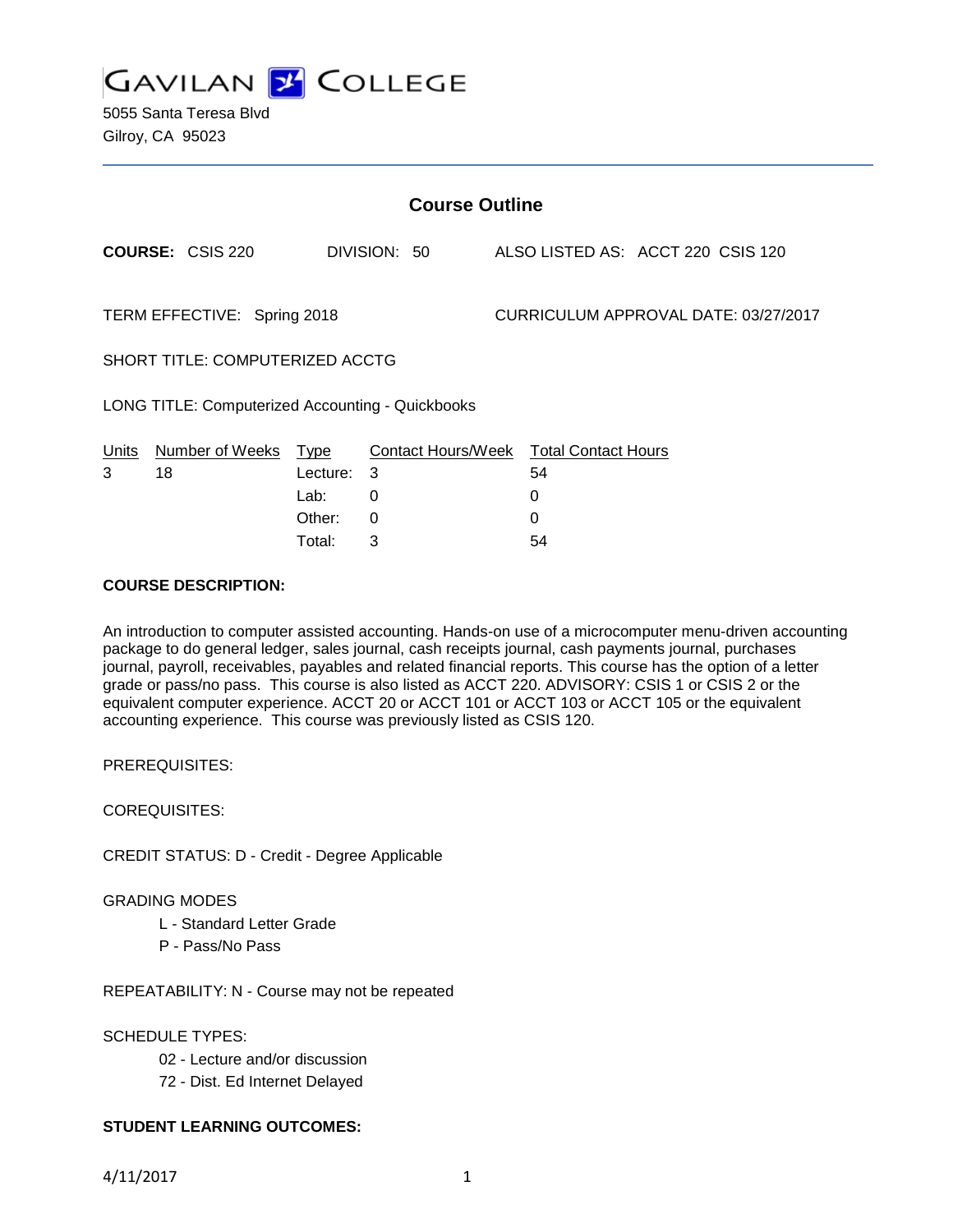1. Demonstrate setting up accounts; including setting up payroll, printing checks, processing payroll forms and generating payroll reports; and then customizing the chart of accounts using QuickBooks.

Measure of assessment: written exam, project, demonstration

Year assessed, or planned year of assessment: 2016

Semester: Fall

2. Generate reports on the financial data of a small service company and a small merchandising company, including recording banking, inventory, invoicing, purchasing, and payment transactions.

Measure of assessment: project, written exam

Year assessed, or planned year of assessment: 2016

Semester: Fall

### **CONTENT, STUDENT PERFORMANCE OBJECTIVES, OUT-OF-CLASS ASSIGNMENTS**

Curriculum Approval Date: 03/27/2017

3 HOURS

Topic: Quick Tour of QuickBooks

Student Performance Objectives:

Demonstrate backup and recovery process for files.

Describe the contents of various QuickBooks menus.

- Install QuickBooks
- Start QuickBooks
- Open Company
- Change Company Name
- QuickBooks Navigation
- Home Page
- QuickBooks Icon Bar
- QuickBooks Menus
- QuickBooks Help Menu
- Save Company Files
- QuickBooks Backup (.QBB) files
- Close Company
- Exit QuickBooks

6 HOURS

Topic: Customizing QuickBooks and the Chart of Accounts

Student Performance Objectives:

List reasons for customizing QuickBooks.

Demonstrate adding, deleting and editing accounts.

Customize QuickBooks

- Customize with QuickBooks Editions
- Customize QuickBooks using Preferences
- Customize QuickBooks Favorites
- Customize Chart of Accounts
- Display Chart of Accounts
- Display Account Numbers
- Add New Accounts
- Delete Accounts
- Edit Accounts
- Print Chart of Accounts
- Customize QuickBooks Security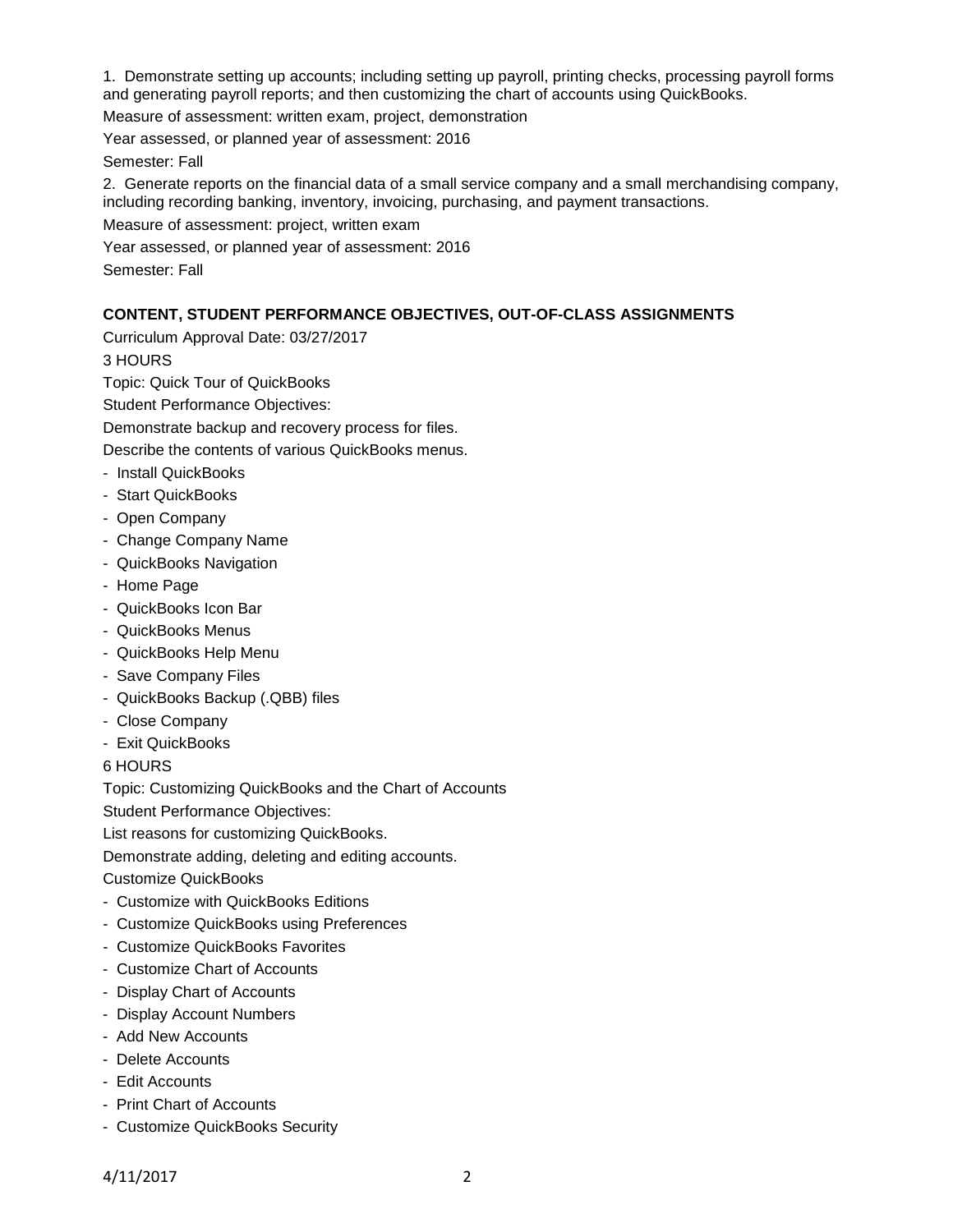- Customize QuickBooks Company Snapshot

6 HOURS

Topic: Banking

Student Performance Objectives:

Record deposits, and write checks using QuickBooks.

Reconcile a bank statement and print the reconciliation in both summary and detail views.

- View and Print Check Register
- Make Deposits
- Write Checks
- Print Journal
- Reconcile Bank Statements
- Online Banking
- 3 HOURS

Topic: Customers and Sales

Student Performance Objectives:

Prepare a new customer entry.

Record sales to a customer, create an invoice, and record customer payments.

- View Customer List
- Add New Customer
- Edit customer information
- Add a job
- Recording sales in QuickBooks
- Cash sales
- Credit sales: create invoices
- Online billing
- Credit sales: create invoices
- Online billing
- Credit sales: create reminder statements
- Credit sales: record customer payments
- Record bank deposits
- Print journal entries
- Customer reports

3 HOURS

Topic: Vendors, Purchase, and Inventory

Student Performance Objectives:

Prepare a purchase order and enter bills against inventory.

- Vendor navigation
- Vendor list
- Items and services list
- Create purchase orders
- Receive inventory
- Receive bills
- Enter bills against inventory
- Pay bills
- Receive inventory with bill
- Enter bills
- Pay sales tax
- Vendor reports

4/11/2017 3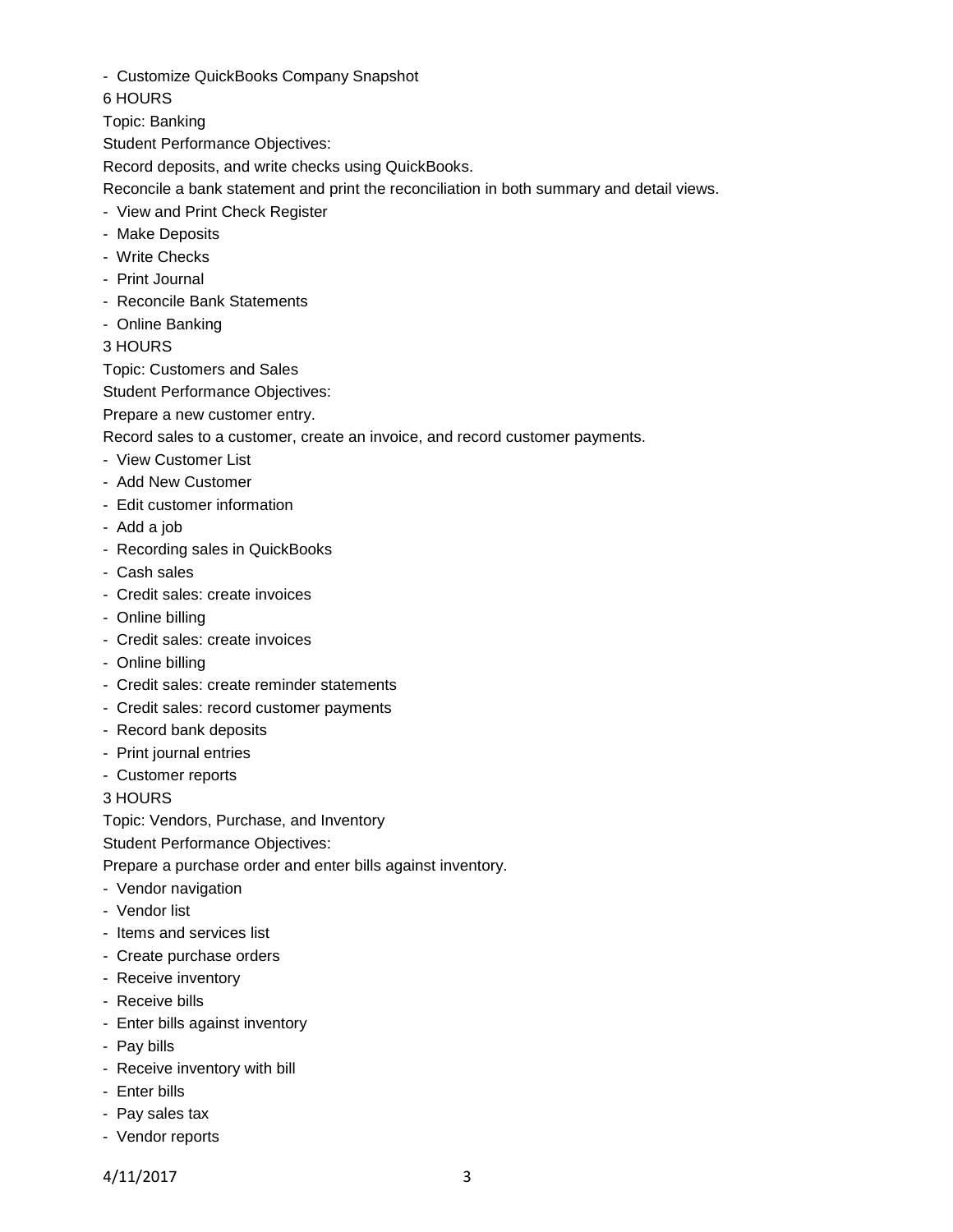### 6 HOURS

Topic: Employees and Payroll Student Performance Objectives: Demonstrate paycheck preparation and printing. Record payroll liabilities.

Prepare payroll tax forms.

- Payroll setup
- Employee navigation
- Customize QuickBooks payroll
- Employee list
- Time tracking
- Transfer time to sales invoices
- QuickBooks payroll services
- Create and print paychecks
- Pay payroll liabilities
- File payroll tax forms
- Payroll reports

6 HOURS

Topic: Reports and Graphs

Student Performance Objectives:

Prepare a trial balance.

Prepare and print profit and loss statements.

Prepare a balance sheet.

Export a financial statement to Excel.

Export a tax report to TurboTax.

Prepare and print tax reports.

- Trial balance
- Adjusting entries
- Adjusted trial balance
- General ledger
- Financial statements
- Profit and loss
- Income and expense graph
- Balance sheet
- Statement of cash flows
- Tax reports
- Income tax preparation report
- Income tax summary report
- Income tax detail report
- Export to TurboTax
- Management reports
- Cash flow forecast
- Save reports to electronic files

4 HOURS

Topic: New Company Setup

Student Performance Objectives:

Describe the steps to setup a new company.

Perform new company setup steps in QuickBooks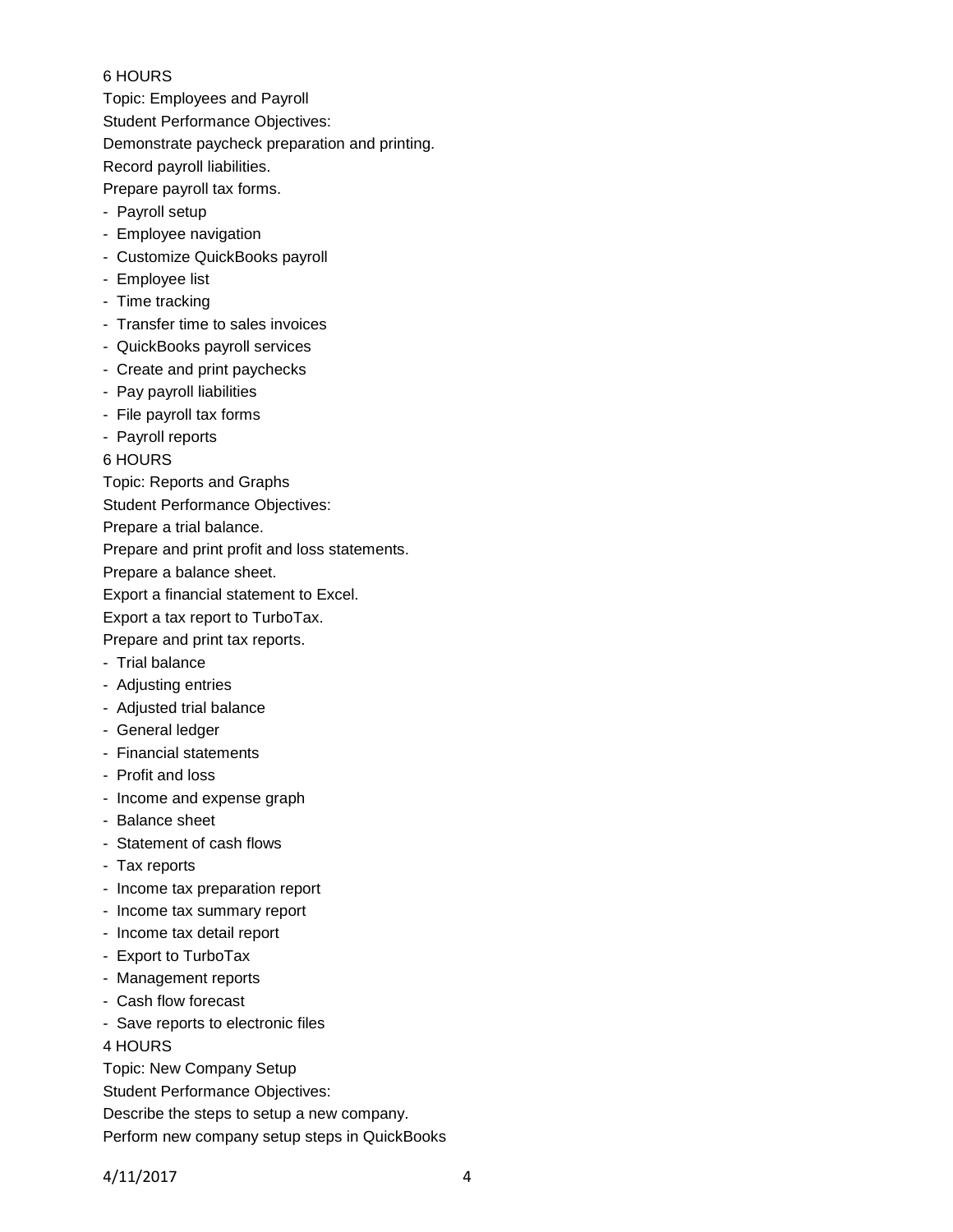- EasyStep interview
- QuickBooks company setup
- Add the people that you do business with
- Add the products and services you sell
- Add your bank accounts
- Print customer, vendor, and item lists
- Customize QuickBooks
- Enter company information
- Customize QuickBooks preferences
- Customize chart of accounts
- 3 HOURS
- Topic: Accounting for a Service Company
- Student Performance Objectives:
- Define the accounting processes that are unique to a service company.

Record purchases, sales for a service company.

- Record owner's investment
- Record purchase transactions
- Record sales transactions
- Make adjusting entries
- Print reports
- Close the accounting period

3 HOURS

Topic: Merchandising Corporation: Sales, Purchases and Inventory

Student Performance Objectives:

Define the accounting processes that are unique to a merchandising corporation.

Record sales for a merchandising company.

Customize the chart of accounts for a merchandising corporation.

- Set up a new company
- Customize QuickBooks
- Create a customer list
- Create a vendor list
- Create an item list
- Create a sales tax item
- Customize chart of accounts
- QuickBooks opening adjustments
- Record purchase transactions
- Record sales transactions
- Make adjusting entries
- Print reports
- 3 HOURS

Topic: Merchandising Corporation: Payroll

Student Performance Objectives:

Define the payroll processes needed for a merchandising corporation.

Record payroll entries for a merchandising company.

Demonstrate setup and printing of paychecks, process payroll forms, and create payroll reports.

- QuickBooks payroll services
- Process payroll manually
- Print employee list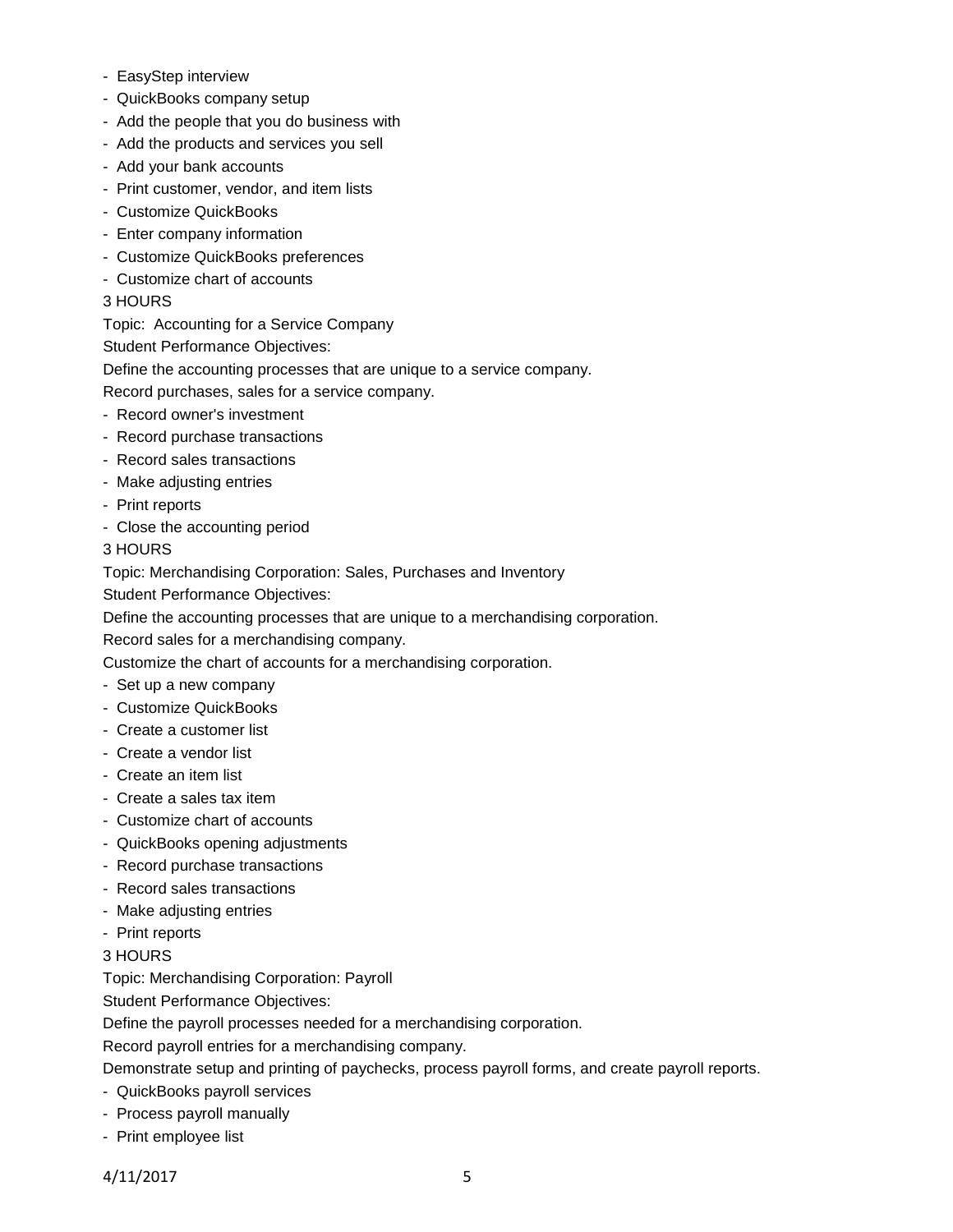- Print paychecks
- Print payroll journal entries
- Pay payroll liabilities
- Process payroll forms
- Print payroll reports
- 6 HOURS

Topic: Advanced QuickBooks Features for Accountants

Student Performance Objectives:

Demonstrate accounting for bad debts.

Describe the purpose of an audit trail.

Prepare entries for credit card sales.

Explain the importance of good document management.

- Budgets
- Estimates
- Progress billing
- Credit card sales
- Bad debts
- Memorized reports
- Audit trail
- Accountant's copy
- Ask my accountant
- Document management

## **METHODS OF INSTRUCTION:**

Lecture, demonstration, guided practice.

# **METHODS OF EVALUATION:**

Problem-solving assignments Percent of total grade: 40.00 % Problem-solving demonstrations: 30% - 50% Homework problems, Lab reports, Quizzes, Exams Skill demonstrations Percent of total grade: 40.00 % Skill demonstrations: 35% - 70% Class performance, Performance exams Objective examinations Percent of total grade: 20.00 % Objective examinations: 15% - 35% Multiple Choice, True/False, Matching Items, Completion **OUT OF CLASS ASSIGNMENTS:** Required Outside Hours: 6 Assignment Description: Out of class assignment: Exercises from the chapter. Complete Project 1 in the textbook. Required Outside Hours: 12 Assignment Description: Out of class assignment: Exercises from the chapter. Complete Project 2 in the textbook. Required Outside Hours: 12 Assignment Description: Out of class assignment: Exercises from the chapter. Complete Project 3 in the textbook. Required Outside Hours: 6 Assignment Description: Out of class assignment: Exercises from the chapter. Complete Project 4 in the textbook.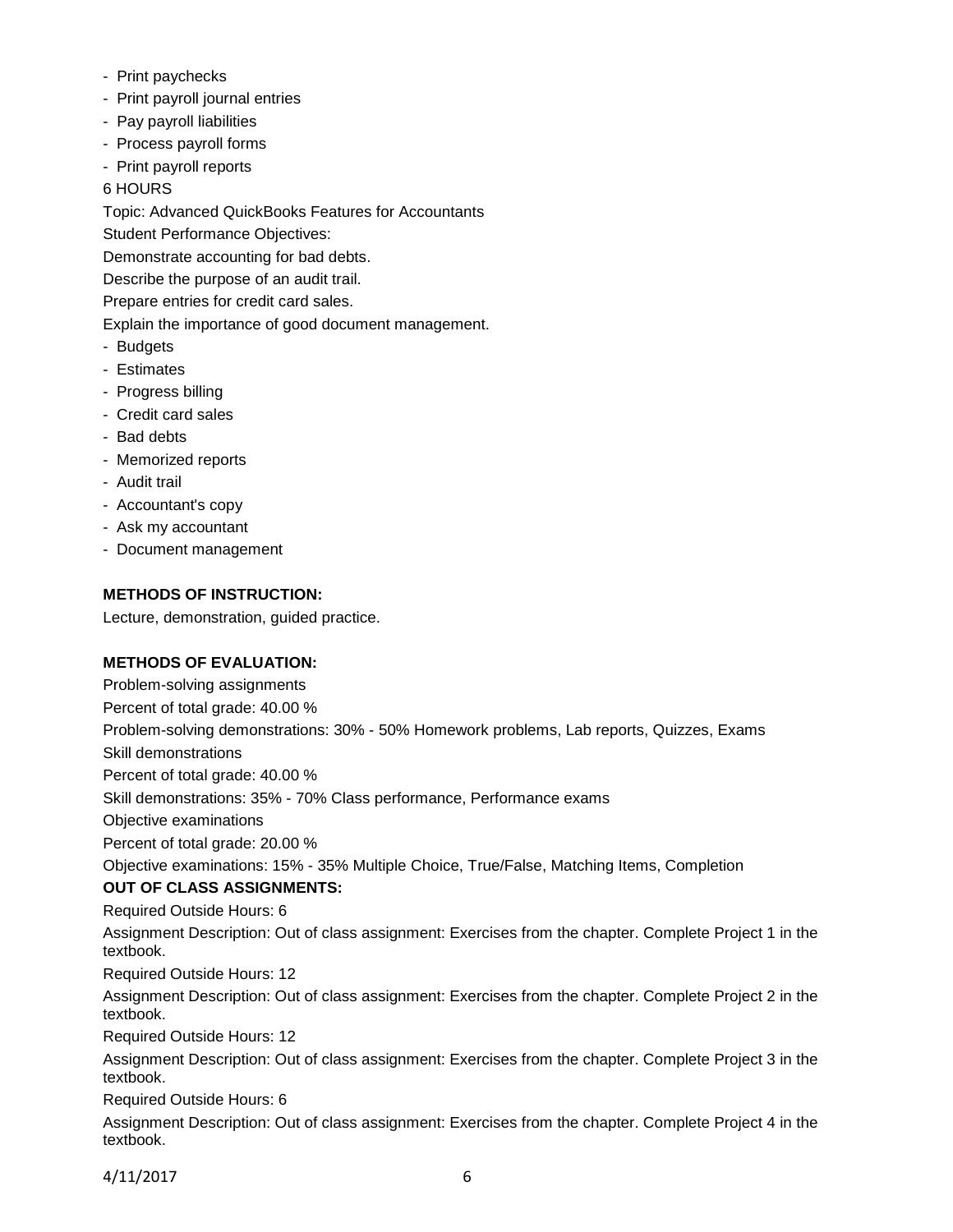Required Outside Hours: 6

Assignment Description: Out of class assignment: Exercises from the chapter. Complete Project 5 in the textbook.

Required Outside Hours: 12

Assignment Description: Out of class assignment: Exercises from the chapter. Complete Project 6 in the textbook.

Required Outside Hours: 12

Assignment Description: Out of class assignment: Exercises from the chapter. Complete Project 7 in the textbook.

Required Outside Hours: 8

Assignment Description: Out of class assignment: Exercises from the chapter. Complete Project 8 in the textbook.

Required Outside Hours: 6

Assignment Description: Out of class assignment: Exercises from the chapter. Complete Project 9 in the textbook.

Required Outside Hours: 6

Assignment Description: Out of class assignment: Exercises from the chapter. Complete Project 10 in the textbook.

Required Outside Hours: 6

Assignment Description: Out of class assignment: Exercises from the chapter. Complete Project 11 in the textbook.

Required Outside Hours: 12

Assignment Description: Out of class assignment: Exercises from the chapter. Complete Project 12 in the textbook.

## **REPRESENTATIVE TEXTBOOKS:**

Required Representative Textbooks Donna Kay. Computer Accounting with QuickBooks. McGraw-Hill Education,2015. ISBN: 978-1259183867 Reading Level of Text, Grade: 12+ Verified by: E. Venable Required Other Texts and Materials USB flash drive

### **ARTICULATION and CERTIFICATE INFORMATION**

Associate Degree: CSU GE: IGETC: CSU TRANSFER: Not Transferable UC TRANSFER: Not Transferable

### **SUPPLEMENTAL DATA:**

Basic Skills: N Classification: Y Noncredit Category: Y Cooperative Education: Program Status: 1 Program Applicable Special Class Status: N

4/11/2017 7